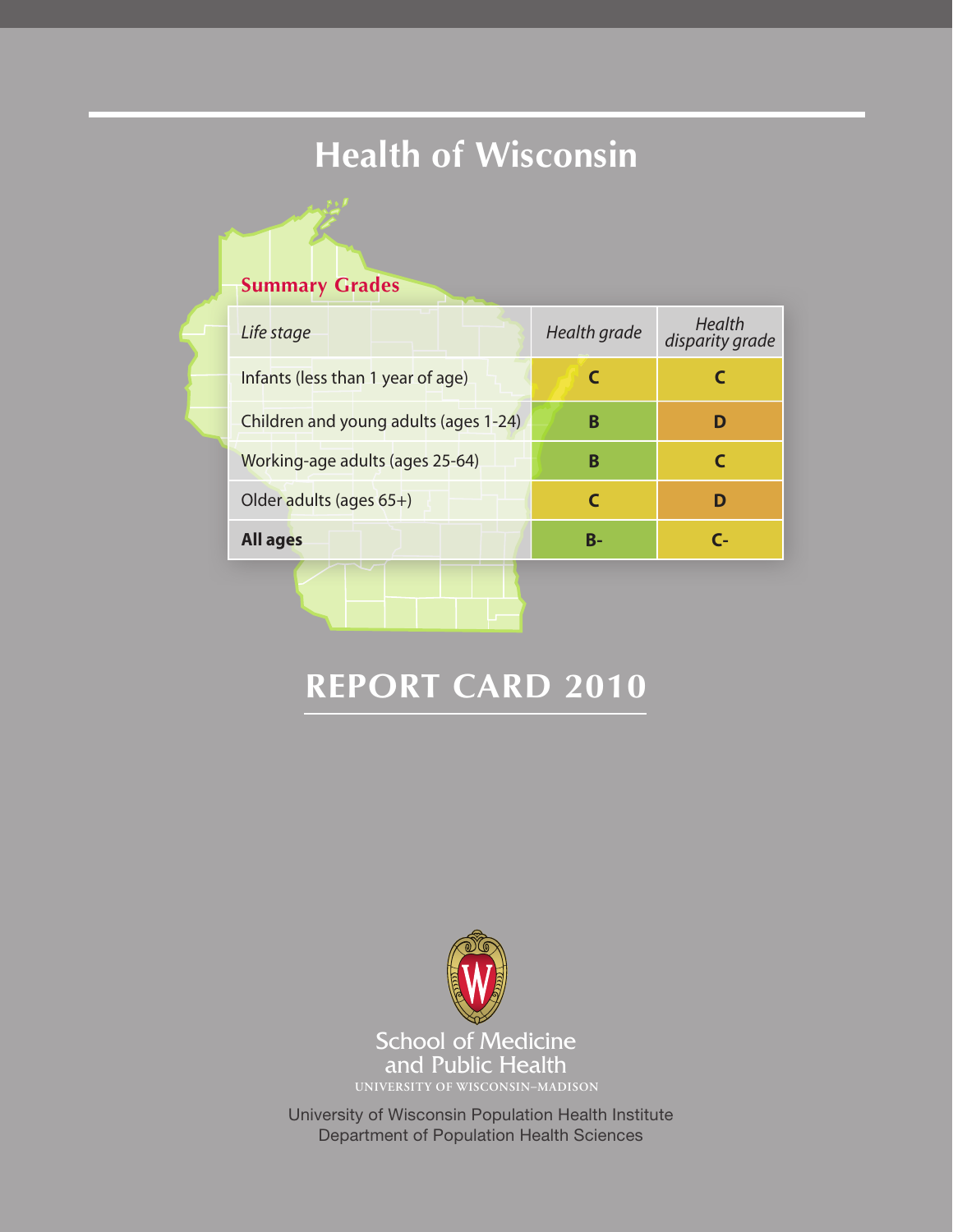## Table of Contents

| Wisconsin's Report Card for Child and Young Adult Health [100] [2005] [2006] [30] [30] [30] [30] [30] [30] [30 |    |
|----------------------------------------------------------------------------------------------------------------|----|
|                                                                                                                | 6  |
|                                                                                                                |    |
|                                                                                                                |    |
|                                                                                                                | 12 |

Funding for this report is provided by the UW School of Medicine and Public Health, Wisconsin Partnership Program. Graphic design was provided by Media Solutions, University of Wisconsin School of Medicine and Public Health.

We gratefully acknowledge the input and feedback from the Population Health Institute's Advisory Board, Wisconsin Public Health Council, State Health Plan Committee, Wisconsin Department of Health Services, Wisconsin Department of Public Instruction, and former staff members from the University of Wisconsin Population Health Institute, including Angela Rohan, who developed the original version of the Report Card.

Suggested citation: Booske BC, Roubal AM, Graupner AG, Bergum AH, Kindig DA, Remington PL. *Health of Wisconsin Report Card-2010*. University of Wisconsin Population Health Institute, 2010.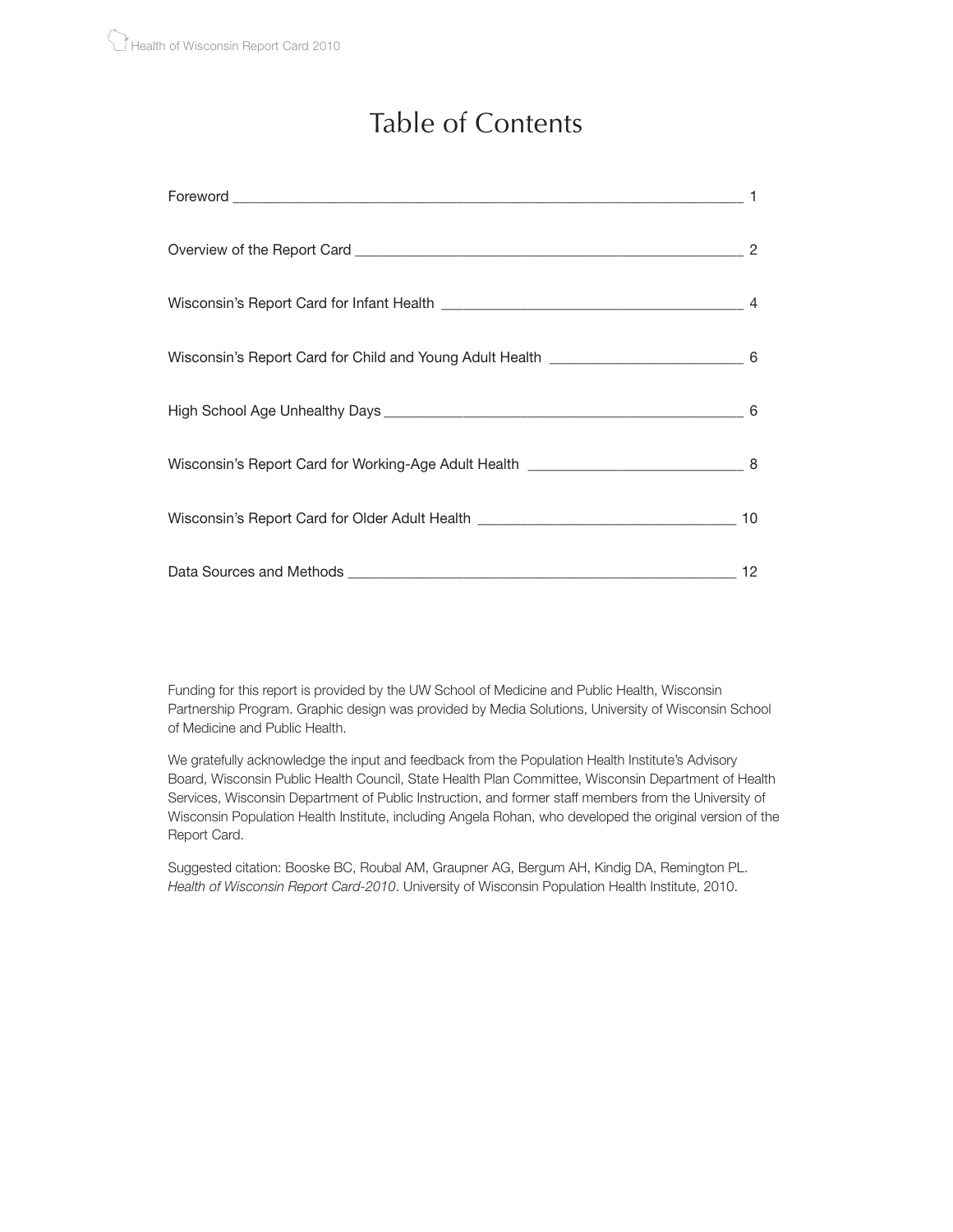### Foreword

#### December 2010

As part of its mission to translate research into policy and practice, the UW Population Health Institute has updated its assessment of the state's health with the Health of Wisconsin Report Card 2010. This report card measures our progress towards meeting two overarching goals of Wisconsin's state health plans—the improvement of health and the elimination of health disparities.

Wisconsin's grade for overall health is good compared to the other states in the nation—a B-. However, the grade for health disparities is only a very disappointing C-. This Health of Wisconsin Report Card 2010 demonstrates that the good health outcomes realized by the state overall are not shared by those with less education, minorities, and persons living in rural and urban communities. And we must not settle for "good". The people of Wisconsin deserve nothing less than the very best possible health for all.

Many factors play a role in determining health status; consequently, achieving a healthy population requires active engagement from a wide variety of organizations and leaders in the state. The Population Health Institute, the University of Wisconsin School of Medicine and Public Health, and researchers across the state continue to work towards identifying the most effective ways to improve the collective health of Wisconsin.

In the future, Wisconsin needs to focus on creating healthy environments that set a default of "healthy" instead of "unhealthy" for our people. This work cannot be done solely by governmental public health and health care organizations. Other sectors, such as business, education, municipal planning, transportation, and agriculture, have the ability to make significant contributions towards the improvement in the health of our people. Individuals, communities, government entities, and corporate sectors should come together in a united effort to improve Wisconsin's health and eliminate our health disparities.

Robert N Golden ND

Robert N. Golden, MD

Dean, School of Medicine and Public Health Vice Chancellor for Medical Affairs University of Wisconsin-Madison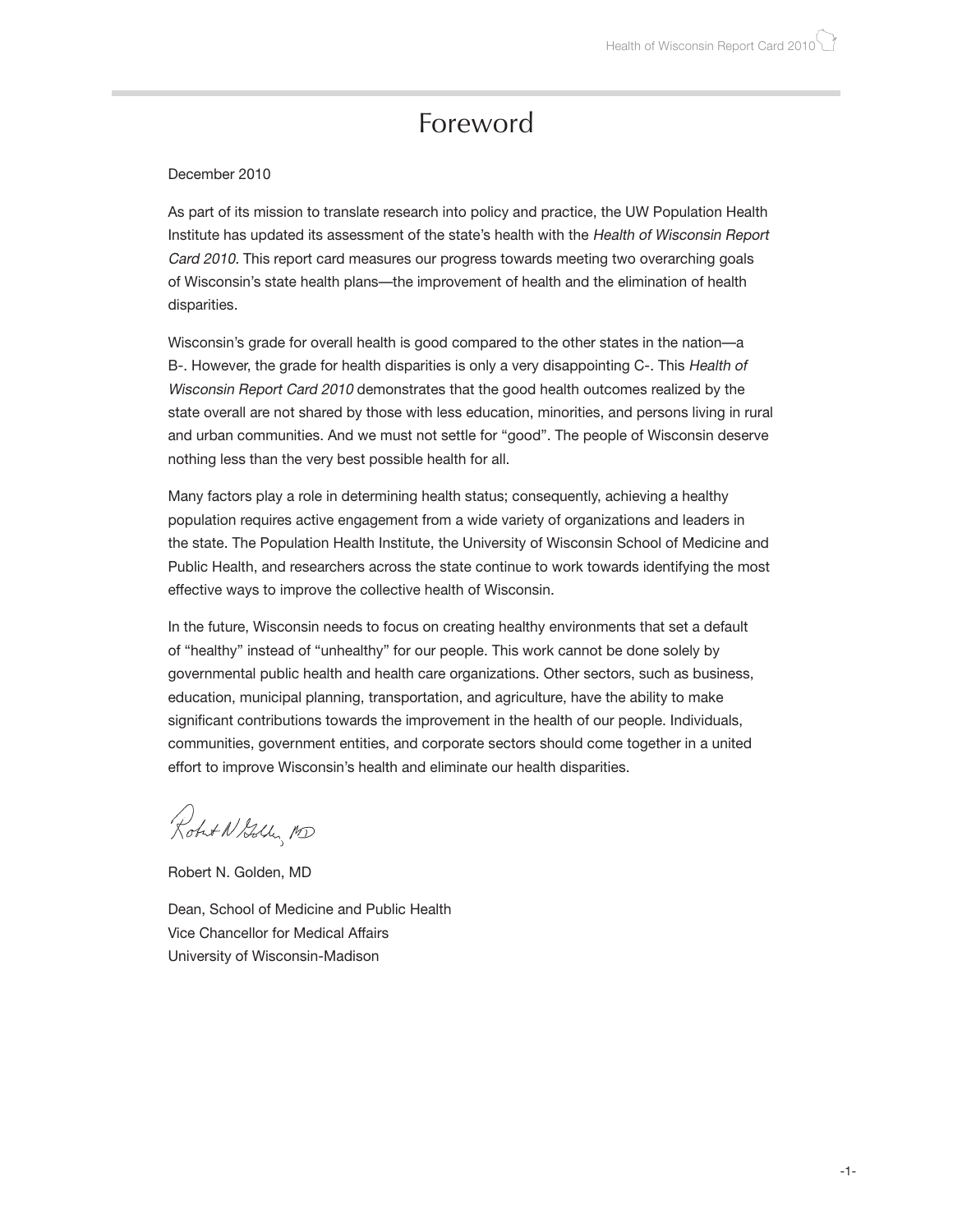## Overview of the Report Card

A major goal of the Wisconsin Partnership Program at the University of Wisconsin School of Medicine and Public Health is to help Wisconsin become the healthiest state with less disparity. To increase our understanding of the health of Wisconsin and, in particular, differences in health among subpopulations, we have developed the Health of Wisconsin Report Card and continue to update it in order to draw attention to how Wisconsin's health compares relative to the nation as a whole. We examine our health outcomes and give Wisconsin grades on our health and health disparity.

The image on the front cover gives two overall grades for the Health of Wisconsin: a B- for overall health and a C- for health disparities. What do these grades represent and how did we determine them?

#### Grading Health

Our grade for health is based on two ways of measuring health:

- 1) length of life and
- 2) quality of life.

We measure length of life by examining the death rate. We examined death rates for four distinct age groups: infants (less than 1 year old), children and young adults (ages 1-24), working-age adults (ages 25-64), and older adults (ages 65 and over).

Measuring health-related quality of life is clearly more difficult than simply counting how many people die. Researchers have found that asking people how healthy they feel provides valuable information. Not only can you learn how healthy they feel right now but it also provides a good indication of their future health. Across the country, people are surveyed and asked how many days in the past month they have felt physically or mentally unhealthy. When their responses are combined, researchers can calculate the average number of unhealthy days per month for the subgroups of interest. We looked at unhealthy days among the two adult age groups (workingage adults and older adults).

When we grade the *health* (length and quality of life) of Wisconsin's population in comparison to the health of the population of other states, Wisconsin gets a B-. This average grade is dominated by the health of the majority population. Reporting just an average grade for the state ignores the fact that the state is failing in terms of the health of several of its subgroups.

#### Grading Health Disparities

In addition, we developed a *health disparity* grade based on the health of different groups of people. To do this, we examined the health of subgroups of the population within each life stage based on four characteristics:

#### Gender **Geography** Socioeconomic Status **Race/Ethnicity**

Data on health by gender and geography are readily available but data on socioeconomic status, such as income, race and ethnicity are not always available or reliable. We chose education as our measure of socioeconomic status and reported on health for as many racial and ethnic subgroups as possible where the data were sufficiently reliable. Racial/ethnic subgroups where data were not reliable were given an "Incomplete" (I) grade. For each life stage, we graded the health of each Wisconsin subgroup in comparison to the health of the total population in that age group in other states.

To measure the disparity among subgroups within each life stage, we compared the health grade of each Wisconsin subgroup to the grade of the healthiest subgroup of the same age in Wisconsin. We used these comparisons to calculate disparity scores and grades for death and health-related quality of life. Taking account of the differences in health between subgroups, Wisconsin gets a C- for health disparity.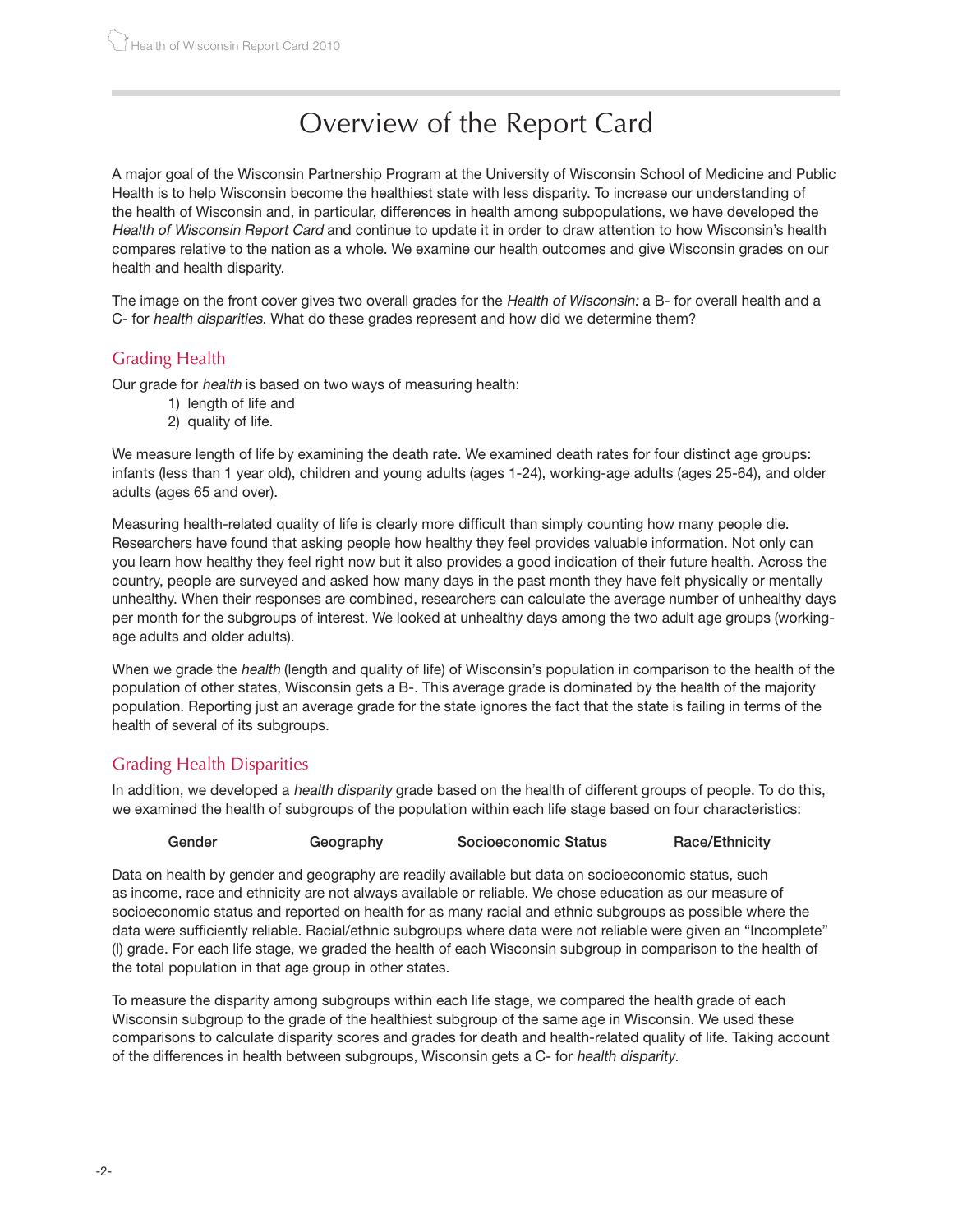#### Summary Grades

We compile these grades for health and health disparity for each life stage and display them in a summary table below. To give Wisconsin its two overall grades of B- and C-, we averaged the health and health disparities grades for each of the four life stages. Detailed report cards for each of the four life stages appear on pages 4-10 and more detailed information on our data sources and methods is provided on pages 12-13 and on our website (http://uwphi.pophealth.wisc.edu).

| Life stage                            | Health grade | Health<br>disparity grade |
|---------------------------------------|--------------|---------------------------|
| Infants (less than 1 year of age)     | C            | C                         |
| Children and young adults (ages 1-24) | B            | D                         |
| Working-age adults (ages 25-64)       | B            | C                         |
| Older adults (ages 65+)               | C            | D                         |
| <b>All ages</b>                       | В-           | C-                        |

#### Improving These Grades

Wisconsin needs to use these grades as a guide to improvement. The goal of the Health of Wisconsin Report Card is to stimulate discussion about how the state can become healthier and reduce disparities across age groups. The Report Card is part of a series of reports published as part of the "Making Wisconsin The Healthiest State" project. Two other reports and an online database are also available:

- Opportunities to Make Wisconsin the Healthiest State highlights the factors that determine our health:
	- The way we act
	- Our social and physical environment
	- Our health care and public health system
- What Works: Policies and Programs to Improve Wisconsin's Health and www.whatworksforhealth.wisc.edu - help public and private policy makers find policies and programs that have been proven to work.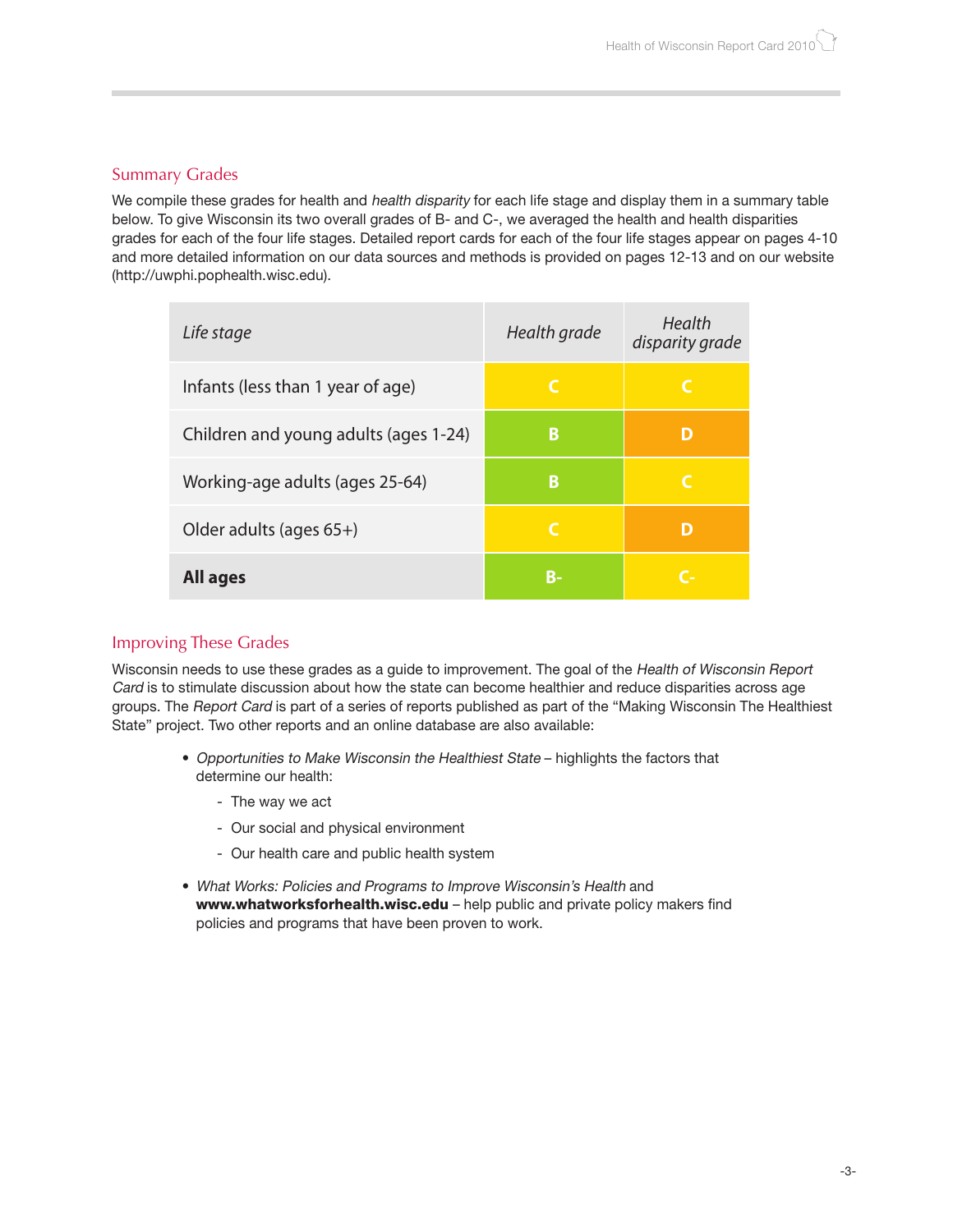# Wisconsin's Report Card for Infant Health



|                               |                                | Population<br>Percent of | Death Rate<br>(Per 1000) | Grades                  |                 |             |   |   |
|-------------------------------|--------------------------------|--------------------------|--------------------------|-------------------------|-----------------|-------------|---|---|
| Infants $(< 1$ year)          |                                | 100%                     | 6.4                      |                         |                 | $\mathsf C$ |   |   |
| Gender                        | Male                           | 51%                      | 6.8                      |                         |                 | $\mathsf C$ |   |   |
|                               | Female                         | 49%                      | 5.8                      |                         | $\mathbf B$     |             |   |   |
| <b>Education of</b><br>mother | High school or less            | 43%                      | 7.9                      |                         |                 |             | D |   |
|                               | Some college/technical school  | 26%                      | 5.5                      |                         | $\, {\bf B}$    |             |   |   |
|                               | College graduate               | 31%                      | 3.9                      | $\pmb{\mathsf{A}}$      |                 |             |   |   |
| Type of county                | Large urban (Milwaukee County) | 21%                      | 10.0                     |                         |                 |             |   | F |
|                               | Suburban/urban                 | 31%                      | 4.7                      | $\overline{\mathsf{A}}$ |                 |             |   |   |
|                               | Non-urban                      | 36%                      | 5.8                      |                         | $\pmb B$        |             |   |   |
|                               | Rural                          | 12%                      | 5.6                      |                         | $\, {\bf B}$    |             |   |   |
| Race/ethnicity                | African American/Black         | 10%                      | 17.2                     |                         |                 |             |   | F |
|                               | Asian                          | 3%                       | 5.8                      |                         | $\, {\bf B} \,$ |             |   |   |
|                               | Hispanic/Latino                | 10%                      | 6.0                      |                         | $\, {\bf B} \,$ |             |   |   |
|                               | Native American                | $1\%$                    | 8.1                      |                         |                 |             | D |   |
|                               | White non-Hispanic             | 76%                      | 5.0                      |                         | $\mathbf B$     |             |   |   |

Health Grade **C** Health Disparity Grade **C**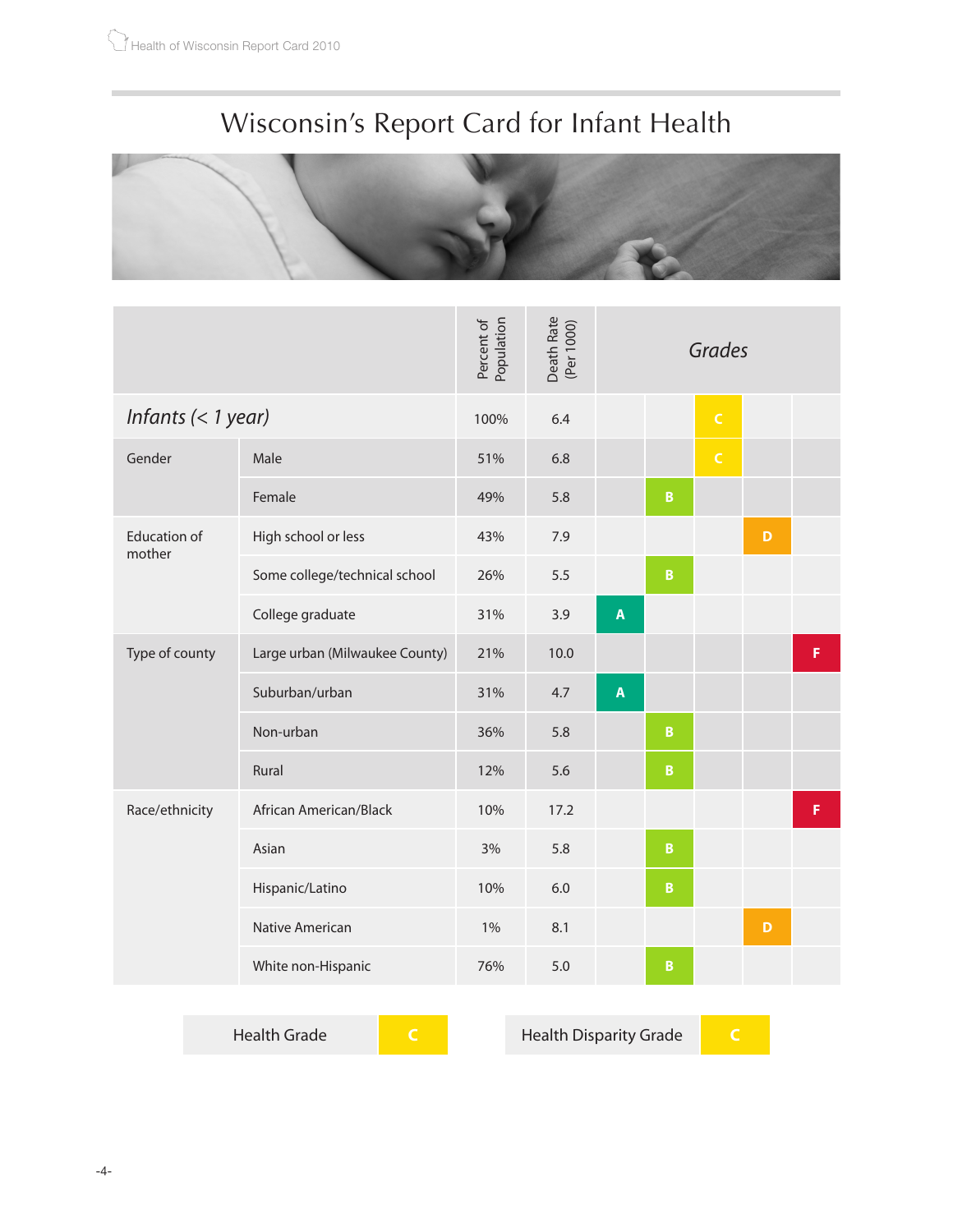### Infant Health (Less than 1 year of age)





- Overall, Wisconsin receives a grade of C for infant health and ranks 22<sup>nd</sup> nationally for its infant death rate.
- Wisconsin continues to fail in its efforts to promote health for infants who live in Milwaukee County and African American infants.
- Wisconsin receives a barely passing grade of D for its efforts to promote the health of Native American infants and infants whose mothers have no education beyond high school.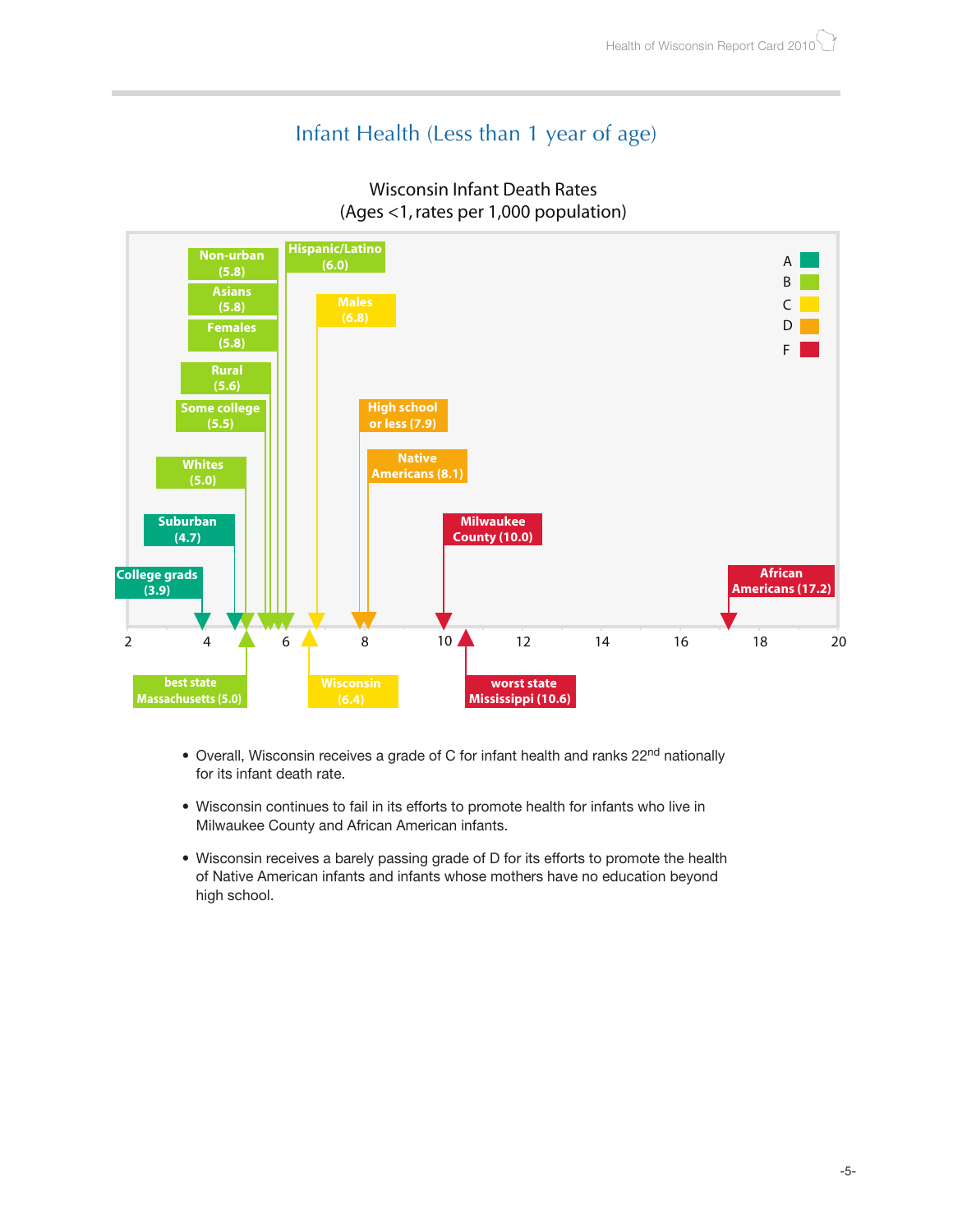## Wisconsin's Report Card for Child and Young Adult Health



|                | Population<br>Percent of         | Death Rate<br>(Per 100000) |    |   | Grades      |              |   |   |
|----------------|----------------------------------|----------------------------|----|---|-------------|--------------|---|---|
|                | Children and Young Adults (1-24) | 100%                       | 39 |   | B           |              |   |   |
| Gender         | Male                             | 51%                        | 54 |   |             |              | D |   |
|                | Female                           | 49%                        | 24 | A |             |              |   |   |
| Type of county | Large urban (Milwaukee County)   | 17%                        | 45 |   |             | $\mathsf{C}$ |   |   |
|                | Suburban/urban                   | 32%                        | 34 |   | B           |              |   |   |
|                | Non-urban                        | 38%                        | 36 |   | $\mathbf B$ |              |   |   |
|                | Rural                            | 13%                        | 56 |   |             |              | D |   |
| Race/ethnicity | African American/Black           | 9%                         | 68 |   |             |              |   | F |
|                | Asian                            | 3%                         | 35 |   | B           |              |   |   |
|                | Hispanic/Latino                  | 7%                         | 36 |   | B.          |              |   |   |
|                | Native American                  | 1%                         | 82 |   |             |              |   | F |
|                | White non-Hispanic               | 80%                        | 36 |   | B           |              |   |   |
|                |                                  |                            |    |   |             |              |   |   |

Health Grade **B B** Health Disparity Grade

## High School Age Unhealthy Days

| $9th$ -12 <sup>th</sup> graders | Average Number of Mentally<br>Unhealthy Days per Month | Average Number of Physically<br>Unhealthy Days per Month |
|---------------------------------|--------------------------------------------------------|----------------------------------------------------------|
| Overall                         | 4.3                                                    | 3.0                                                      |
| Male                            | 3.2                                                    | 2.6                                                      |
| Female                          | 5.4                                                    | 3.3                                                      |
| African American/Black          | 4.3                                                    | 2.7                                                      |
| Hispanic/Latino                 | 5.0                                                    | 4.3                                                      |
| White non-Hispanic              | 4.1                                                    | 2.9                                                      |

These data were collected as part of the 2009 Youth Risk Behavioral Survey which measures the quality of life in a sample of Wisconsin High School students. The information is supplemental and was not used to determine grades. However, the data provides a picture of health for high school age individuals and is useful in understanding that differences in health occur throughout all life stages. Even at this young age, the number of mentally and physically unhealthy days per month varies by subgroup.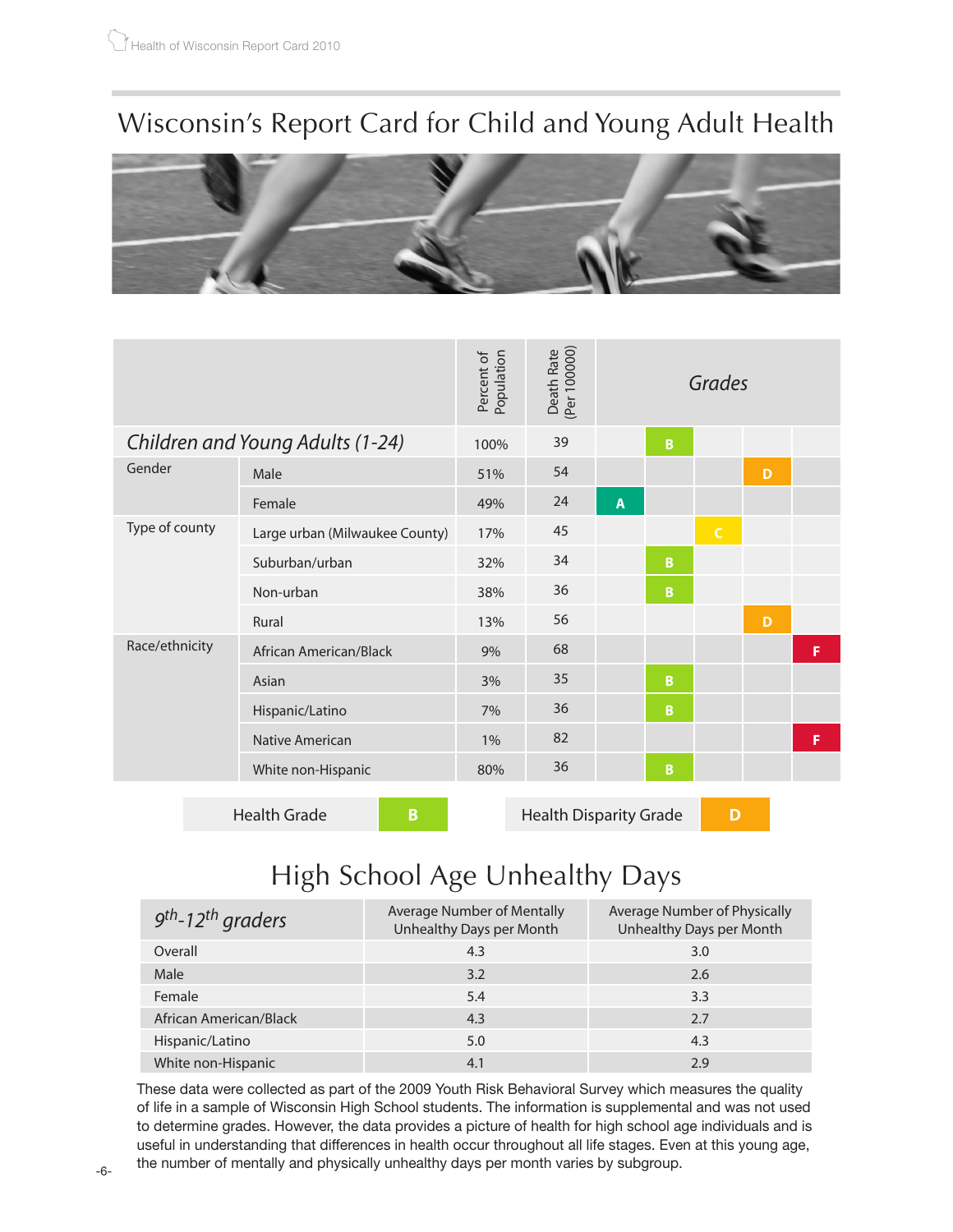### Child and Young Adult Health (Ages 1 through 24)



#### Wisconsin Child and Young Adult Death Rates (Ages 1-24, rates per 100,000 population)

- Overall, Wisconsin receives a grade of B for child and young adult health and ranks 14<sup>th</sup> nationally for its death rate.
- Wisconsin is failing in its efforts to promote health for children and young adults who are African American or Native American.
- Wisconsin receives a barely passing grade of D for its efforts to promote health for male children and young adults and rural children and young adults.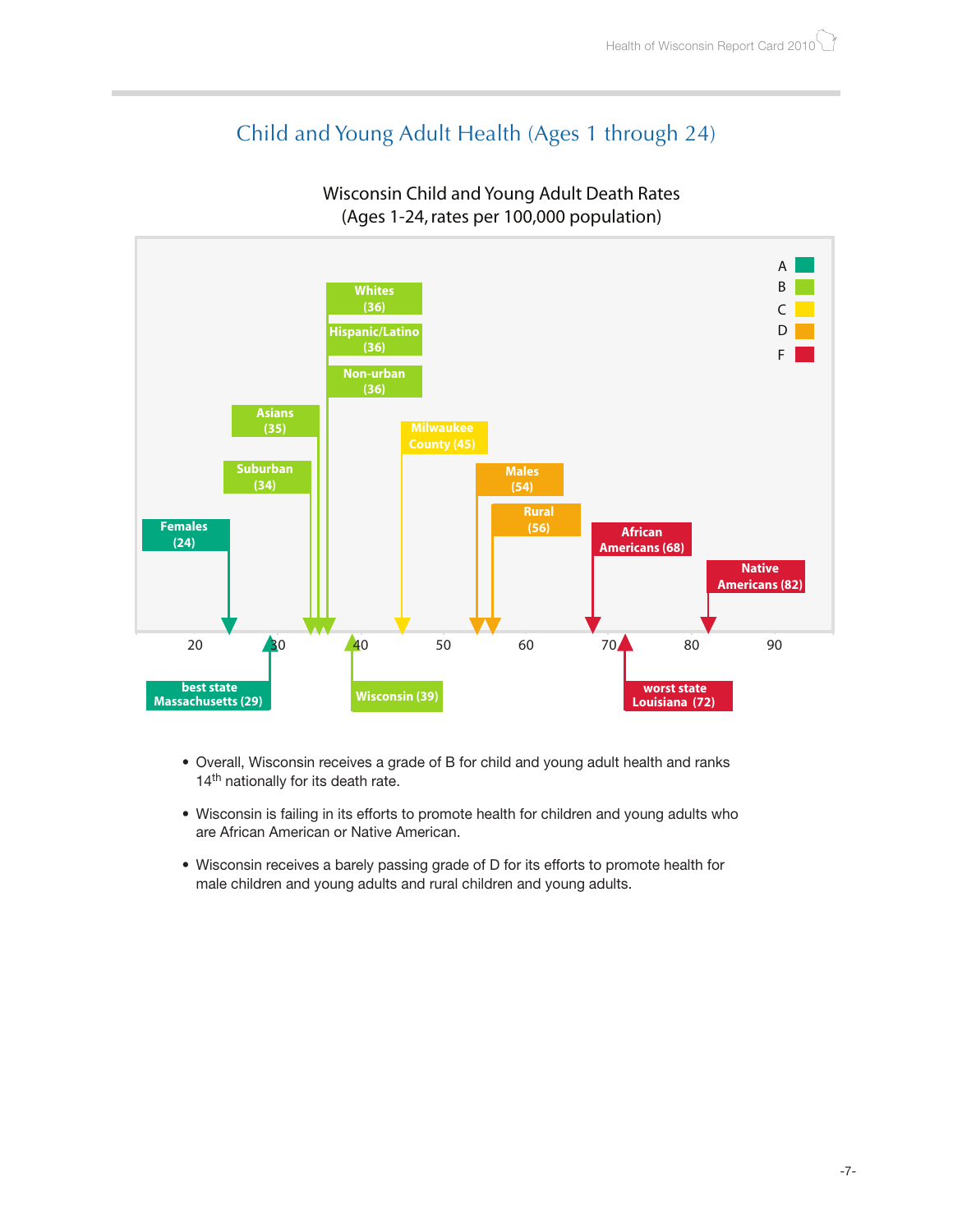# Wisconsin's Report Card for Working-Age Adult Health

| Death Rate                 |                                | Population<br>Percent of | Death Rate<br>(Per 100000) | Grades |   |              |   |   |
|----------------------------|--------------------------------|--------------------------|----------------------------|--------|---|--------------|---|---|
| Working-Age Adults (25-64) |                                | 100%                     | 289                        |        | B |              |   |   |
| Gender                     | Men                            | 51%                      | 357                        |        |   | $\mathsf{C}$ |   |   |
|                            | Women                          | 49%                      | 220                        | A      |   |              |   |   |
|                            | High school or less            | 44%                      | 437                        |        |   |              | D |   |
| Education                  | Some college/technical school  | 31%                      | 209                        | A      |   |              |   |   |
|                            | College graduate               | 25%                      | 180                        | A      |   |              |   |   |
|                            | Large urban (Milwaukee County) | 16%                      | 396                        |        |   |              | D |   |
|                            | Suburban/urban                 | 32%                      | 237                        | A      |   |              |   |   |
| Type of county             | Non-urban                      | 38%                      | 276                        |        | B |              |   |   |
|                            | Rural                          | 14%                      | 313                        |        | B |              |   |   |
|                            | African American/Black         | 5%                       | 652                        |        |   |              |   | F |
|                            | Asian                          | 2%                       | 163                        | A      |   |              |   |   |
| Race/ethnicity             | Hispanic/Latino                | 5%                       | 192                        | A      |   |              |   |   |
|                            | <b>Native American</b>         | 1%                       | 656                        |        |   |              |   | F |
|                            | White non-Hispanic             | 87%                      | 272                        |        | В |              |   |   |

| <b>Unhealthy Days</b>      |                                | Population<br>Percent of | Unhealthy<br>Days per<br>Month | Grades |   |              |   |   |
|----------------------------|--------------------------------|--------------------------|--------------------------------|--------|---|--------------|---|---|
| Working-Age Adults (25-64) |                                | 100%                     | 5.4                            |        | B |              |   |   |
|                            | Men                            | 51%                      | 4.5                            | A      |   |              |   |   |
| Gender                     | Women                          | 49%                      | 6.3                            |        |   |              | D |   |
|                            | High school or less            | 44%                      | 6.5                            |        |   |              | D |   |
| Education                  | Some college/technical school  | 31%                      | 5.9                            |        |   | $\mathsf{C}$ |   |   |
|                            | College graduate               | 25%                      | 4.0                            | A      |   |              |   |   |
|                            | Large urban (Milwaukee County) | 16%                      | 6.9                            |        |   |              | D |   |
|                            | Suburban/urban                 | 32%                      | 5.0                            |        | B |              |   |   |
| Type of county             | Non-urban                      | 38%                      | 5.2                            |        | B |              |   |   |
|                            | Rural                          | 14%                      | 5.0                            |        | B |              |   |   |
|                            | African American/Black         | 5%                       | 8.3                            |        |   |              |   | F |
| Race/ethnicity             | Asian                          | 2%                       | $\mathbf{I}$                   |        |   |              |   |   |
|                            | Hispanic/Latino                | 5%                       | 8.8                            |        |   |              |   | F |
|                            | Native American                | 1%                       | I                              |        |   |              |   |   |
|                            | White non-Hispanic             | 87%                      | 5.1                            |        | B |              |   |   |

**Health Grade B B** Health Disparity Grade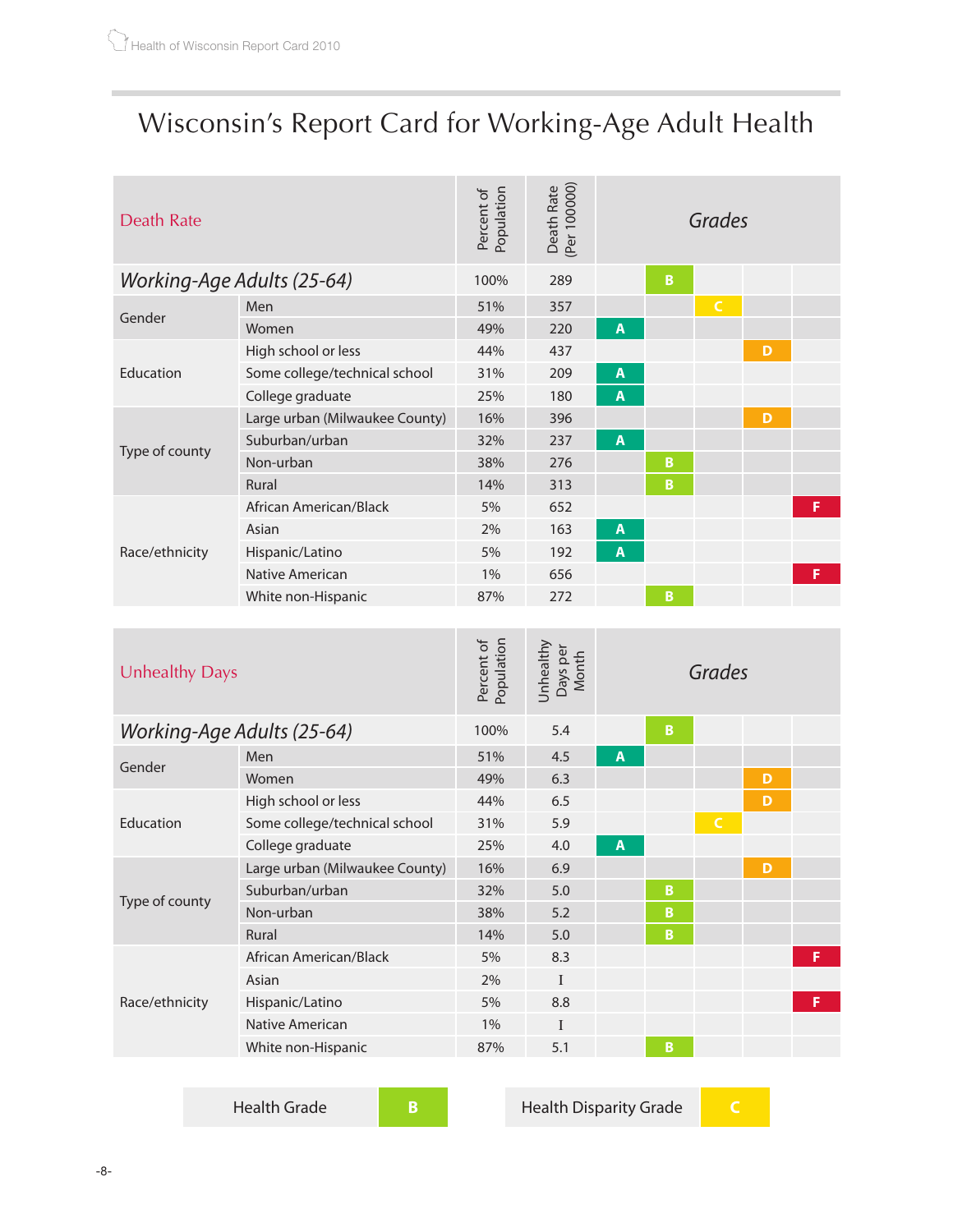### Working-Age Adult Health (Ages 25 through 64)



#### Wisconsin Working-Age Adult Death Rates (Ages 25-64, rates per 100,000 population)

- Overall, Wisconsin receives a grade of B for the health of working-age adults. Wisconsin ranks 9<sup>th</sup> nationally for its death rate and 11<sup>th</sup> for unhealthy days.
- Wisconsin receives a grade of C for health disparities among working-age adults.
- Wisconsin is failing in its efforts to reduce death among working-age adults who are African American or Native American. Wisconsin is also failing in its efforts to improve health-related quality of life for African American and Hispanic/Latino working-age adults.
- Wisconsin receives a barely passing grade of D for its efforts to reduce death and unhealthy days among working-age adults who live in Milwaukee County or those who have a high school diploma or less.
- Wisconsin received a grade of D for unhealthy days for working-age adults who live in Milwaukee County and those who have a high school diploma or less.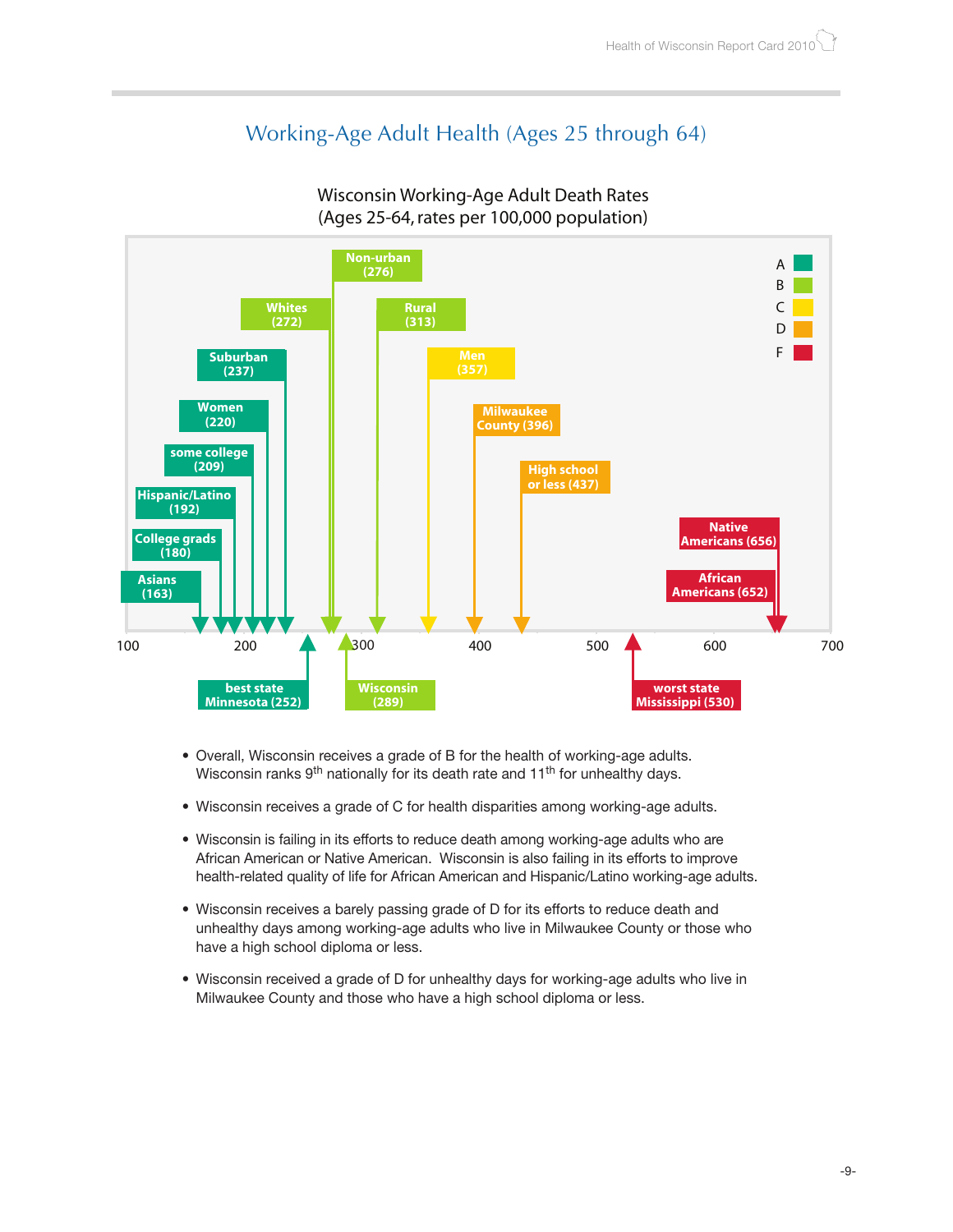## Wisconsin's Report Card for Older Adult Health

| <b>Death Rate</b>     |                                | Population<br>Percent of | Death Rate<br>(Per 100000)     |                    | Grades         |   |   |
|-----------------------|--------------------------------|--------------------------|--------------------------------|--------------------|----------------|---|---|
| Older Adults (65+)    |                                | 100%                     | 4611                           |                    | $\mathsf{C}$   |   |   |
| Gender                | Men                            | 43%                      | 5490                           |                    |                |   | F |
|                       | Women                          | 57%                      | 4016                           | $\mathbf{A}$       |                |   |   |
|                       | High school or less            | 71%                      | 5308                           |                    |                |   | F |
| Education             | Some college/technical school  | 16%                      | 3786                           | A                  |                |   |   |
|                       | College graduate               | 13%                      | 4128                           | $\overline{A}$     |                |   |   |
|                       | Large urban (Milwaukee County) | 15%                      | 4953                           |                    |                | D |   |
|                       | Suburban/urban                 | 28%                      | 4523                           |                    | $\mathsf C$    |   |   |
| Type of county        | Non-urban                      | 38%                      | 4560                           |                    | $\mathsf{C}$   |   |   |
|                       | <b>Rural</b>                   | 19%                      | 4571                           |                    | $\overline{C}$ |   |   |
|                       | African American/Black         | 3%                       | 5484                           |                    |                |   | F |
|                       | Asian                          | 1%                       | 2941                           | $\pmb{\mathsf{A}}$ |                |   |   |
| Race/ethnicity        | Hispanic/Latino                | 1%                       | 2091                           | $\overline{A}$     |                |   |   |
|                       | Native American                | $< 1\%$                  | 5819                           |                    |                |   | F |
|                       | White non-Hispanic             | 95%                      | 4613                           |                    | $\mathsf{C}$   |   |   |
|                       |                                |                          |                                |                    |                |   |   |
| <b>Unhealthy Days</b> |                                | Population<br>Percent of | Unhealthy<br>Days per<br>Month |                    | Grades         |   |   |
| Older Adults (65+)    |                                | 100%                     | 6.5                            |                    | $\mathsf{C}$   |   |   |
| Gender                | Men                            | 43%                      | 6.3                            |                    | $\mathsf C$    |   |   |
|                       | Women                          | 57%                      | 6.6                            |                    | $\overline{C}$ |   |   |
|                       | High school or less            | 71%                      | 7.1                            |                    |                | D |   |
| Education             | Some college/technical school  | 16%                      | 6.4                            |                    | $\mathsf{C}$   |   |   |
|                       | College graduate               | 13%                      | 5.4                            | $\pmb{\mathsf{A}}$ |                |   |   |
|                       | Large urban (Milwaukee County) | 15%                      | 7.6                            |                    |                | D |   |

Type of county Suburban/urban 28% 6.5 Non-urban 38% 6.5 **C** Rural 19% 6.2 **B** Race/ethnicity African American/Black 3% 9.9 **F** Asian 1% I Hispanic/Latino 1% I Native American and  $\leq 1\%$  I White non-Hispanic 95% 6.3

Health Grade **C** Health Disparity Grade **D**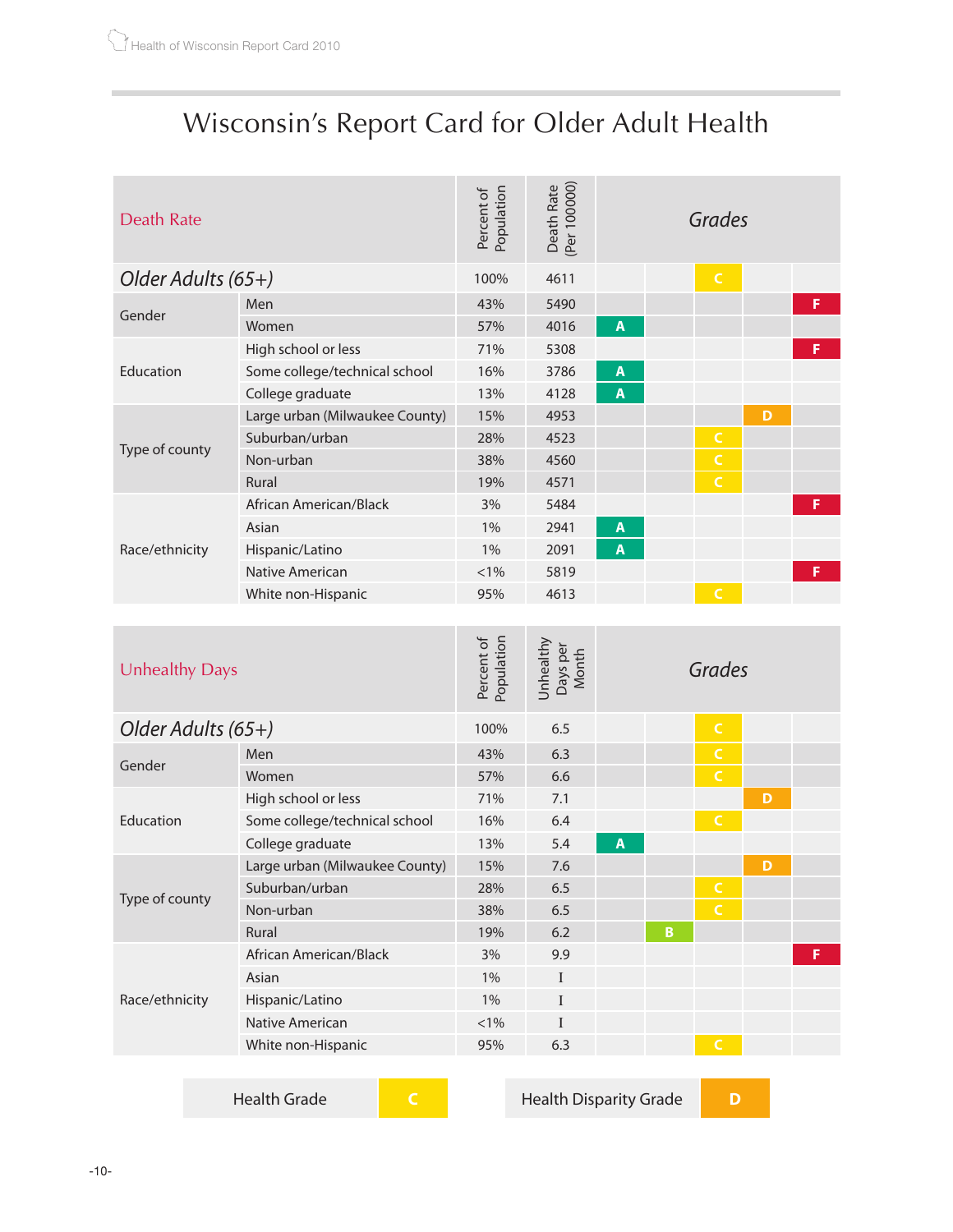### Older Adult Health (Ages 65+)

#### Wisconsin Older Adult Death Rates (Ages 65+, rates per 100,000 population)



- Overall, Wisconsin receives a grade of C for the health of older adults. Wisconsin ranks  $22<sup>nd</sup>$  nationally for older adult death rates and  $27<sup>th</sup>$  for unhealthy days.
- Wisconsin receives a grade of D for health disparities among older adults.
- Wisconsin is failing in its efforts to reduce death for male older adults, older adults with a high school diploma or less, Native American older adults and African American older adults. The state is also failing to promote health-related quality of life for older adults who are African American.
- Wisconsin receives a barely passing grade of D for its efforts to reduce death for older adults who live in Milwaukee County. Wisconsin also receives a D for its efforts to promote health-related quality of life for older adults with a high school diploma or less and for residents of Milwaukee County.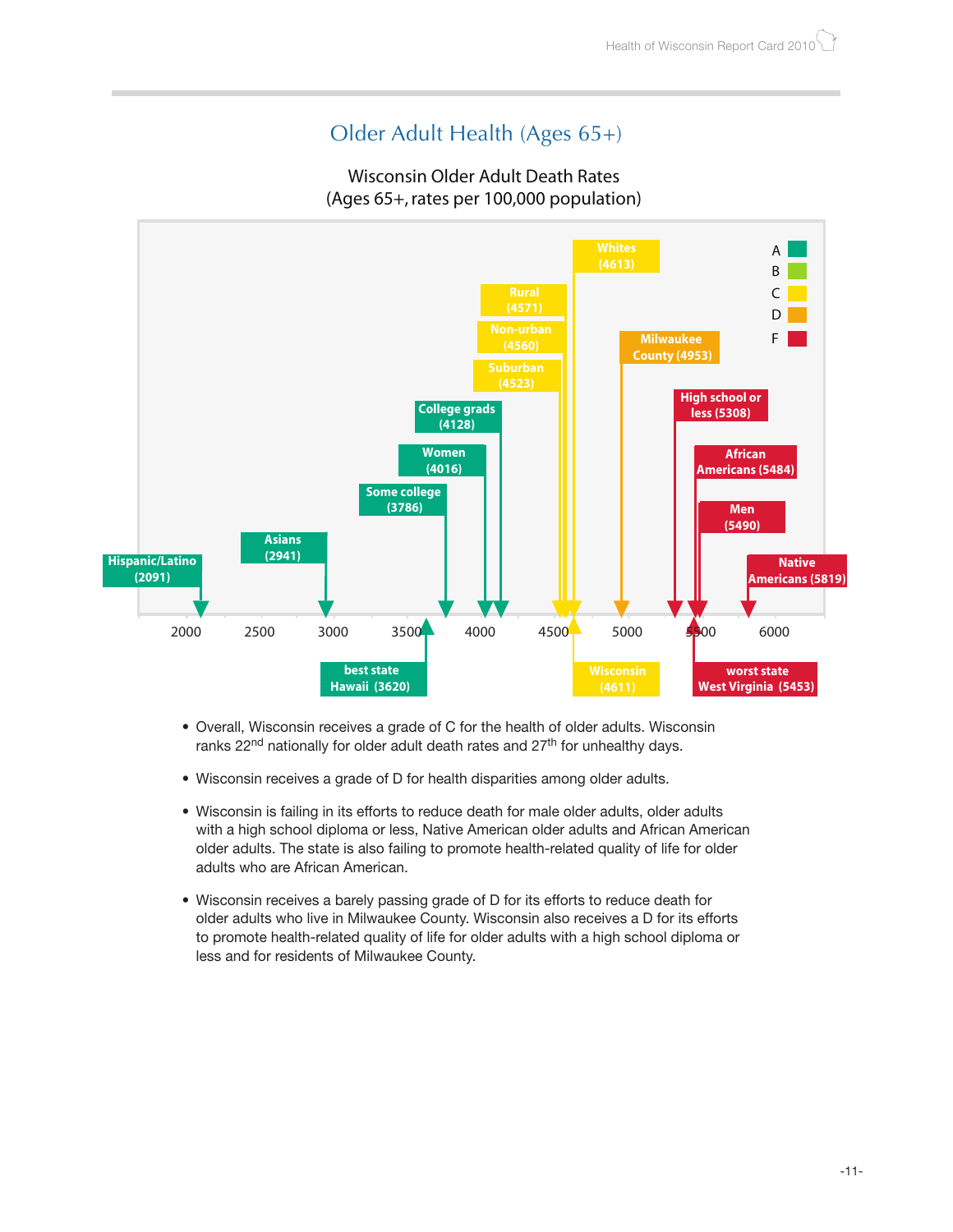## Data Sources and Methods

#### What are death rates?

Death rates are based on counts of the number of deaths occurring in a population group divided by the total number of people in that group. These numbers are then converted to reflect rates of death per 100,000 people (per 1,000 births for infants).

We report rates based on the most recent 3-year period for which data are available nationally: 2004- 2006. The death rates are adjusted for age (except the rates for infants and older adults by education).

#### What are unhealthy days?

Unhealthy days are a measure of health-related quality of life. We report the mean (average) number of unhealthy days reported per month. The numbers are based on adult (age 25+) respondents' answers to two questions about their health in the past month:

- 1) how many days was your physical health poor?
- 2) how many days was your mental health poor?

We report data for the most recent 3-year period for which data on unhealthy days are available nationally: 2006-2008. The mean number of unhealthy days per month is adjusted for age.

#### Grading methods

In order to give Wisconsin and its residents grades for the health outcomes of death and unhealthy days, we created grading scales. We looked at the distribution of health within each life stage for each of the 50 states to see how spread out each state's rate was from the average for the life stage (see figure below for an example for child and young adult death). We then assigned cutoff points for grades based on distance from the average (i.e., based on standard deviations from the mean).





Deaths among children and young adults (ages 1-24) per 100,000 population

We determined a grading scale using this approach for each combination of outcome (death and unhealthy days) and life stage. The exact cutoff points for grades for each outcome/life stage combination are provided on the next page. We used these outcome/life stage cutoff points to assign grades for each population subgroup.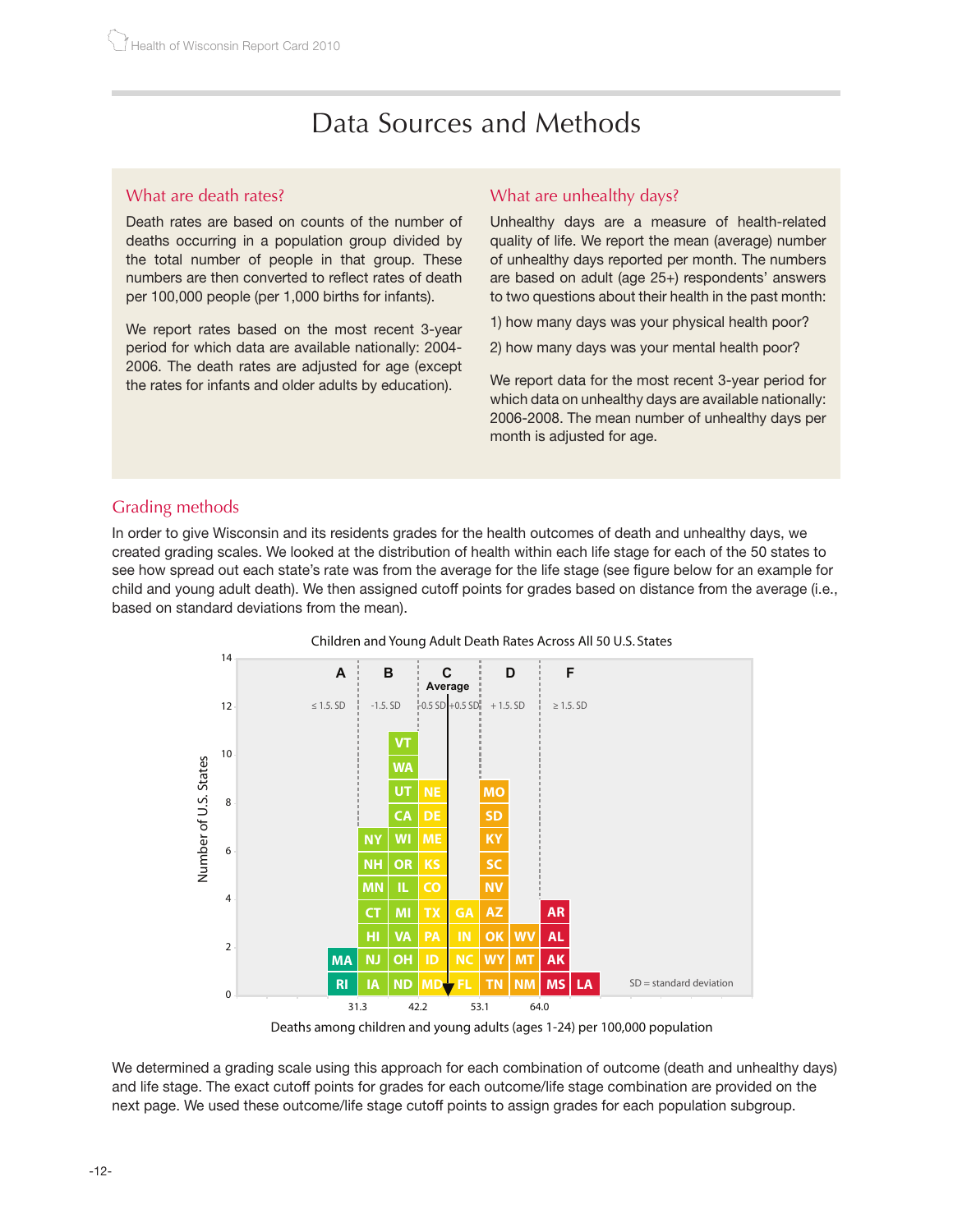| Age group                        | <b>2008 WI</b><br>Population (%) | <b>Outcome</b>        | A        | B             | $\mathsf{C}$ | D             | F     |
|----------------------------------|----------------------------------|-----------------------|----------|---------------|--------------|---------------|-------|
| <b>Infants</b>                   | 72,548<br>$(1.3\%)$              | Death                 | < 4.8    | $4.8 - 6.3$   | $6.4 - 7.8$  | $7.9 - 9.5$   | >9.5  |
| Children/<br><b>Young Adults</b> | 1,811,110<br>$(31.9\%)$          | Death                 | $<$ 31.3 | $31.3 - 42.2$ | 42.3-53.1    | 53.2-64.0     | >64.0 |
| Working-Age<br><b>Adults</b>     | 3,032,183<br>$(53.5\%)$          | Death                 | $< 246$  | 246-319       | 320-393      | 394-467       | >467  |
|                                  |                                  | <b>Unhealthy Days</b> | < 4.76   | 4.76-5.48     | 5.49-6.21    | $6.22 - 6.93$ | >6.93 |
| Older Adults                     | 756,456<br>$(13.3\%)$            | Death                 | < 4137   | 4137-4511     | 4512-4885    | 4886-5259     | >5259 |
|                                  |                                  | <b>Unhealthy Days</b> | < 5.44   | 5.44-6.19     | 6.20-6.94    | $6.95 - 7.69$ | >7.69 |

### Life Stage Population Sizes and Outcome-specific Cutoff Points for Grades

Within the oldest two life stages, we averaged the outcome grades (death and unhealthy days) to determine the life stage health grade, giving each outcome equal weighting.

The life stage health disparity grades are based on a weighted proportion of subgroup grades. Score values are assigned by comparing each subgroup grade to the best subgroup grade and are then converted to percents. The resulting disparity score can range from a value of zero percent disparity when all subgroups have the same grade to 100% disparity where one subgroup grade is an A and all other subgroup grades are Fs. (For the two younger life stages, the disparity score was based solely on available death rates for subgroups, whereas the disparity score for the two older life stages was based on an average of the scores for death and unhealthy days.) We assigned grades to these scores as follows:

| А         |             |            |               |           |
|-----------|-------------|------------|---------------|-----------|
| $(0-15%)$ | $(15-30\%)$ | $(30-45%)$ | $(45 - 60\%)$ | $(>60\%)$ |
| Very Good | Good        | Fair       | Poor          | Failing   |

#### Changes in overall grades since 2007

The overall health grade for the state of Wisconsin has remained a B-. The health disparity grade has improved slightly from a D to a C-. However, this change reflects updated data that allows for the inclusion of death grades for the Hispanic/Latino subgroup in all four life stages. On average, death rates are lower for this subgroup than the state as a whole. This results in an apparent increase in the disparity grade. For a detailed comparison of each subgroup's health over time, see http://uwphi.pophealth.wisc.edu.

#### Data Sources

| <b>Indicator</b>                         | <b>Data Source</b>                                | Years     |
|------------------------------------------|---------------------------------------------------|-----------|
| High School Age Unhealthy Days           | Wisconsin Youth Risk Behavior Surveillance System | 2009      |
| Death by Educational Level               | <b>National Center for Health Statistics</b>      | 2004-2006 |
| Death for all Other Factors              | <b>CDC WONDER</b>                                 | 2004-2006 |
| <b>Population Counts and Proportions</b> | Census                                            | 2000      |
| Wisconsin Infants (<1) Subgroup Death    | Wisconsin Interactive Statistics on Health        | 2004-2006 |
| Working and Older Adult Unhealthy Days   | Behavioral Risk Factor Surveillance System        | 2006-2008 |